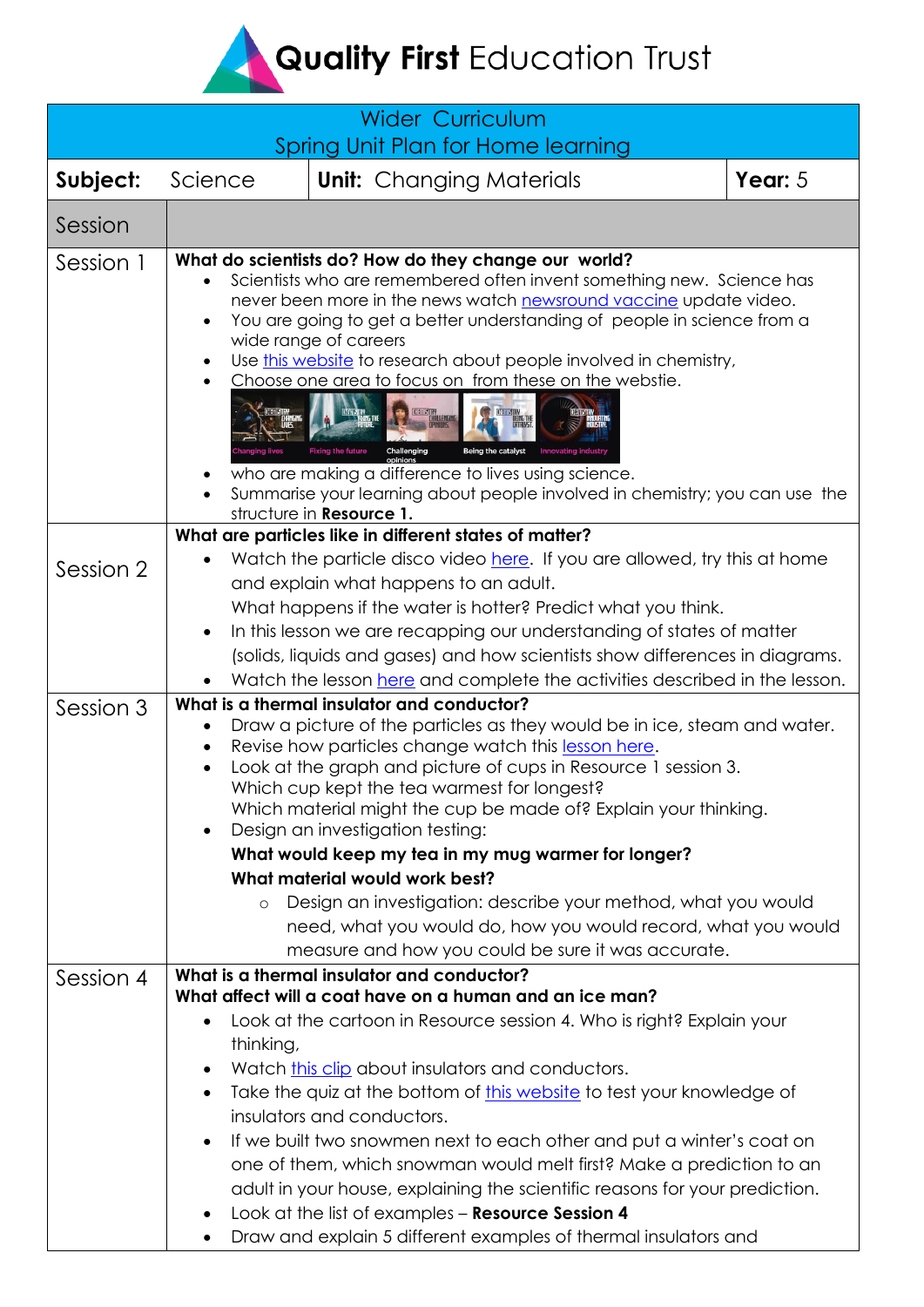|           | conductors in your home or life experiences.                               |  |  |  |  |
|-----------|----------------------------------------------------------------------------|--|--|--|--|
|           | Challenge: Visit this website and an adult if you are able to conduct the  |  |  |  |  |
|           | experiment described using ice cubes and materials from your home.         |  |  |  |  |
| Session 5 | How can we separate mixtures?                                              |  |  |  |  |
|           | • A child in Reception has spilt a bowl of water in the sandpit. How could |  |  |  |  |
|           | they separate the water from the sand? Is it possible?                     |  |  |  |  |
|           | • Watch the video lesson about separating mixtures.                        |  |  |  |  |
|           | • Follow the lesson and complete the activities.                           |  |  |  |  |
| Session 6 | How can we separate mixtures?                                              |  |  |  |  |
|           | Watch the video lesson about separation sand, salt and water.<br>$\bullet$ |  |  |  |  |
|           | • Follow the lesson and complete the activities                            |  |  |  |  |
|           |                                                                            |  |  |  |  |

| Session 7 | What affects how well sugar dissolves?                                                                                                  |  |  |  |  |  |
|-----------|-----------------------------------------------------------------------------------------------------------------------------------------|--|--|--|--|--|
|           | Look at the cartoon in Session 7 - who do you think is right? If you can talk                                                           |  |  |  |  |  |
|           | to someone at home about this.                                                                                                          |  |  |  |  |  |
|           | Watch this video about dissolving which we will design a test about.<br>$\bullet$                                                       |  |  |  |  |  |
|           | Watch the video (you will need the code 85747 - t login code)                                                                           |  |  |  |  |  |
|           | https://bpes.bp.com/properties-and-changes-of-materials-topic-starter                                                                   |  |  |  |  |  |
|           | What do you think effects how well the sugar dissolves?                                                                                 |  |  |  |  |  |
|           | Write predictions and what they think will affect this the most.<br>Design your investigation. Choose ONE thing to change in your test. |  |  |  |  |  |
|           | Ask an adult if you can carry out your test at home.                                                                                    |  |  |  |  |  |
|           | Record your results in chart Resource for Session 7                                                                                     |  |  |  |  |  |
|           | Challenge: look at the table in Resource - what can you say about these results?                                                        |  |  |  |  |  |
| Session 8 | What is a physical and chemical change?                                                                                                 |  |  |  |  |  |
|           | Watch the video lesson about physical changes<br>$\bullet$                                                                              |  |  |  |  |  |
|           | Watch the video about chemical changes<br>$\bullet$                                                                                     |  |  |  |  |  |
|           | Follow the activities are you go through the lessons.                                                                                   |  |  |  |  |  |
| Session 9 | Which changes cannot be reversed? Chemical changes                                                                                      |  |  |  |  |  |
|           | Watch this demonstration video which shows irreversible reaction (Burning)                                                              |  |  |  |  |  |
|           | Watch this video about the differences in physical and chemical                                                                         |  |  |  |  |  |
|           | reactions.                                                                                                                              |  |  |  |  |  |
|           | Challenge: What is the difference between burning and melting?                                                                          |  |  |  |  |  |
| Session   | Which changes cannot be reversed? Chemical changes                                                                                      |  |  |  |  |  |
| 10        | Watch these two science demonstrations: Freaky hand and Fire extinguisher                                                               |  |  |  |  |  |
|           | Draw these two experiments and explain what is happening. (useful vocabulary -<br>$\bullet$                                             |  |  |  |  |  |
|           | reversible, chemical change)                                                                                                            |  |  |  |  |  |
|           | Look at the pictures in the resource Session 10 and label as reversible or<br>$\bullet$                                                 |  |  |  |  |  |
|           | irreversible reactions. Is it possible to get your original materials back? (if yes this is<br>reversible)                              |  |  |  |  |  |
|           | Watch this lesson to learn more about different kinds of chemical changes.<br>$\bullet$                                                 |  |  |  |  |  |
|           | Complete the activities as you go through the lesson.                                                                                   |  |  |  |  |  |
|           |                                                                                                                                         |  |  |  |  |  |
| Session   | How can we investigate the chemical reaction of vinegar?                                                                                |  |  |  |  |  |
| 11        | Watch this lesson about testing chemical reactions.                                                                                     |  |  |  |  |  |
|           | Challenge: Which combination of factors would release the greatest amount of carbon<br>dioxide? How could you find out?                 |  |  |  |  |  |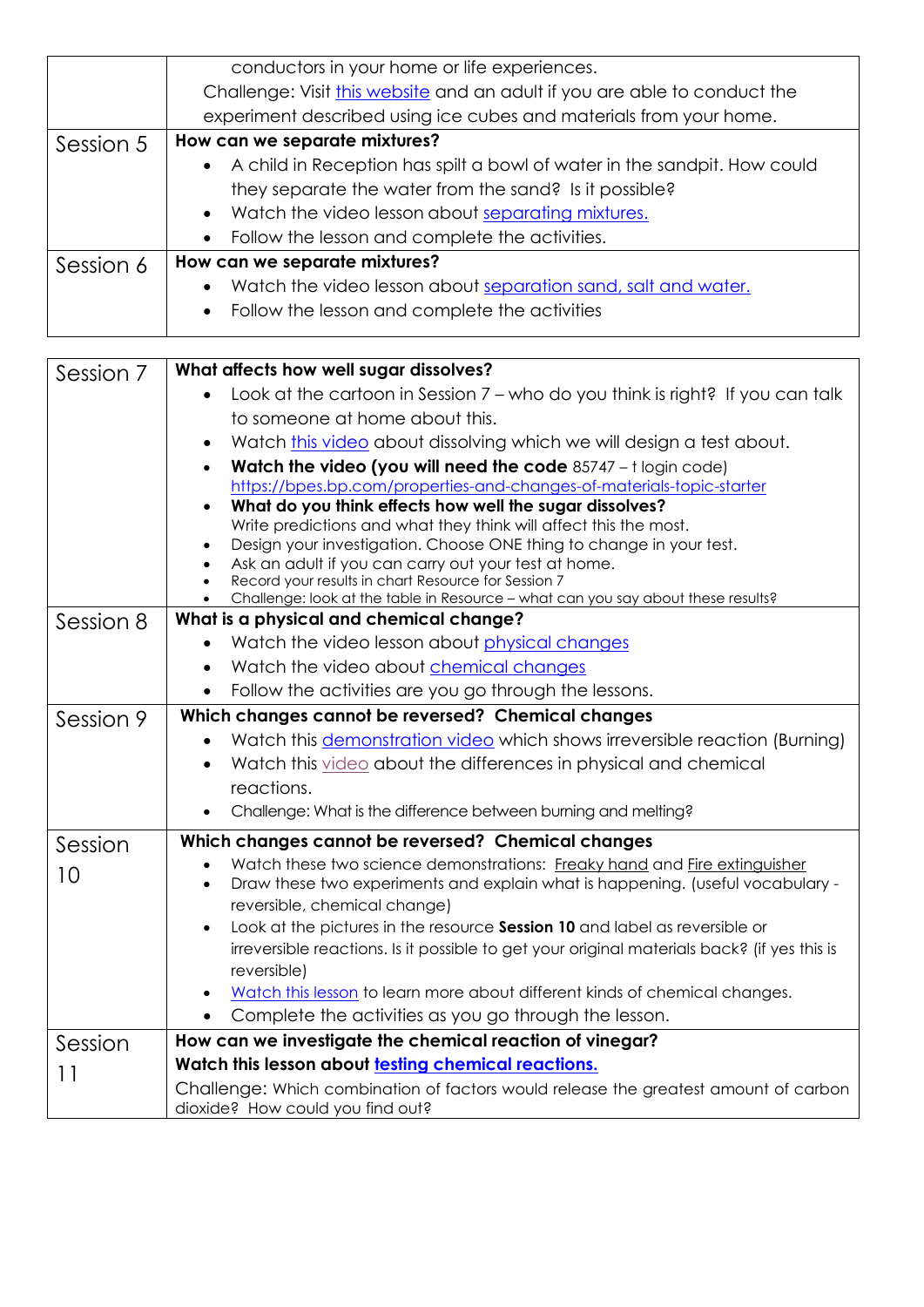| Session | Review of key learning.                                                                                                                           |  |  |  |
|---------|---------------------------------------------------------------------------------------------------------------------------------------------------|--|--|--|
| 12      | Record your learning about changing materials, separating materials and                                                                           |  |  |  |
|         | Example in Session 11 of a summary fact file from this half term's learning.                                                                      |  |  |  |
|         | You can choose how you present your learning using a combination of diagrams,                                                                     |  |  |  |
|         | examples, definitions and explanations.                                                                                                           |  |  |  |
|         | Vocabulary you have covered and should use:                                                                                                       |  |  |  |
|         | State, particle, energy, solid, liquid, gas,                                                                                                      |  |  |  |
|         | Physical change, Chemical change. Reversible change, Rreversible change                                                                           |  |  |  |
|         | <b>Thermal conductivity</b> – thermal conductor, thermal insulator<br><b>Electrical conductivity</b> - electrical conductor, electrical insulator |  |  |  |
|         | <b>Dissolving</b> - Solvent, solution, solute, soluble, insoluble, suspension                                                                     |  |  |  |
|         | <b>Separating materials</b> – sieve, filter, evaporate, condense                                                                                  |  |  |  |
|         |                                                                                                                                                   |  |  |  |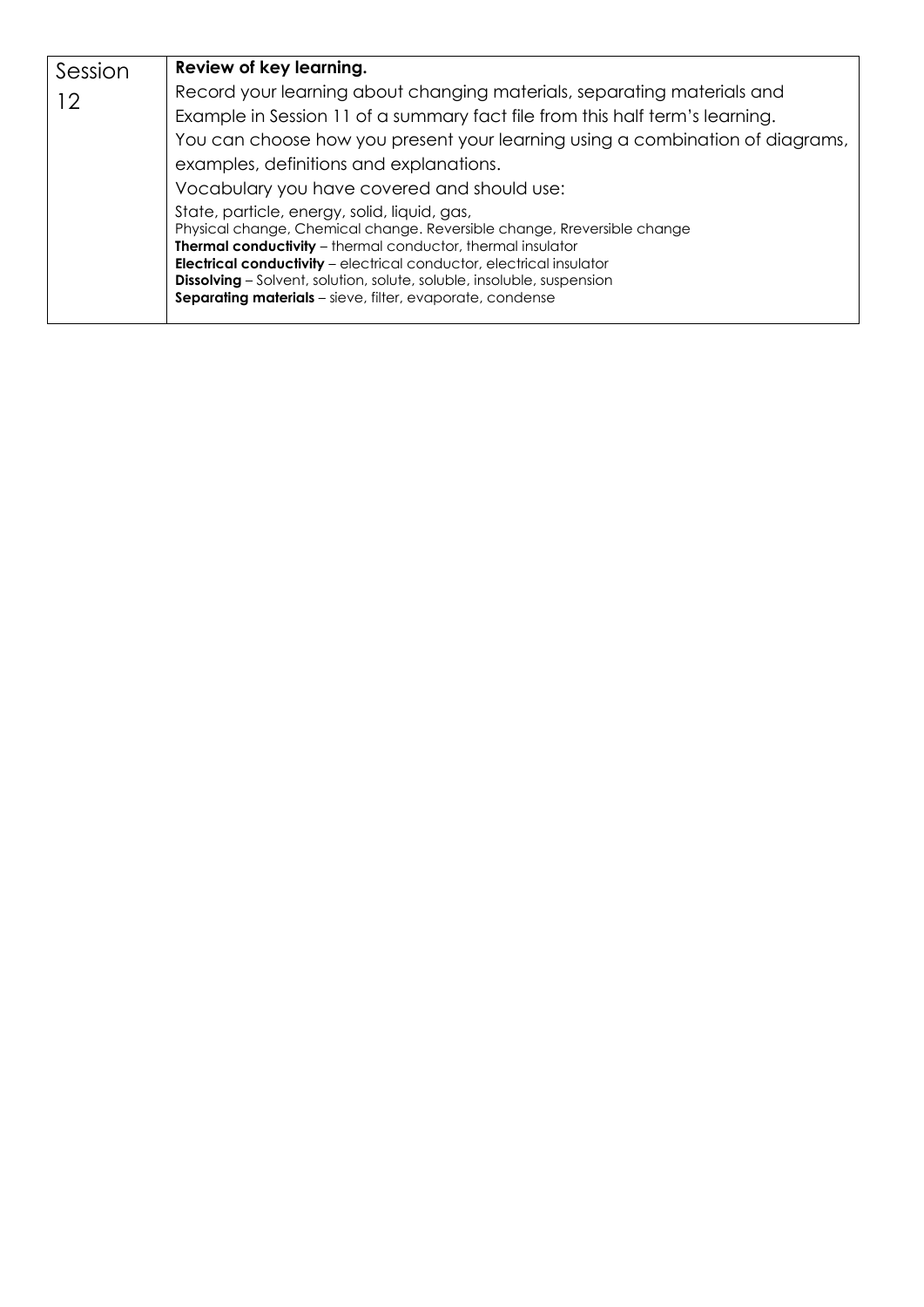## **Science Resources**

# **Session 1**

# **Making the Difference**



#### **Complete the following sentences and share with your teacher.**

- o The range of careers in chemistry includes…………..
- o Someone I was interested in was ……..… because…….
- o Something I was surprised by was……………
- o Something I have learned is……………………….
- o I would nominate……….. to have a scientist poster made about them to be shared with all my yearl because…………..….

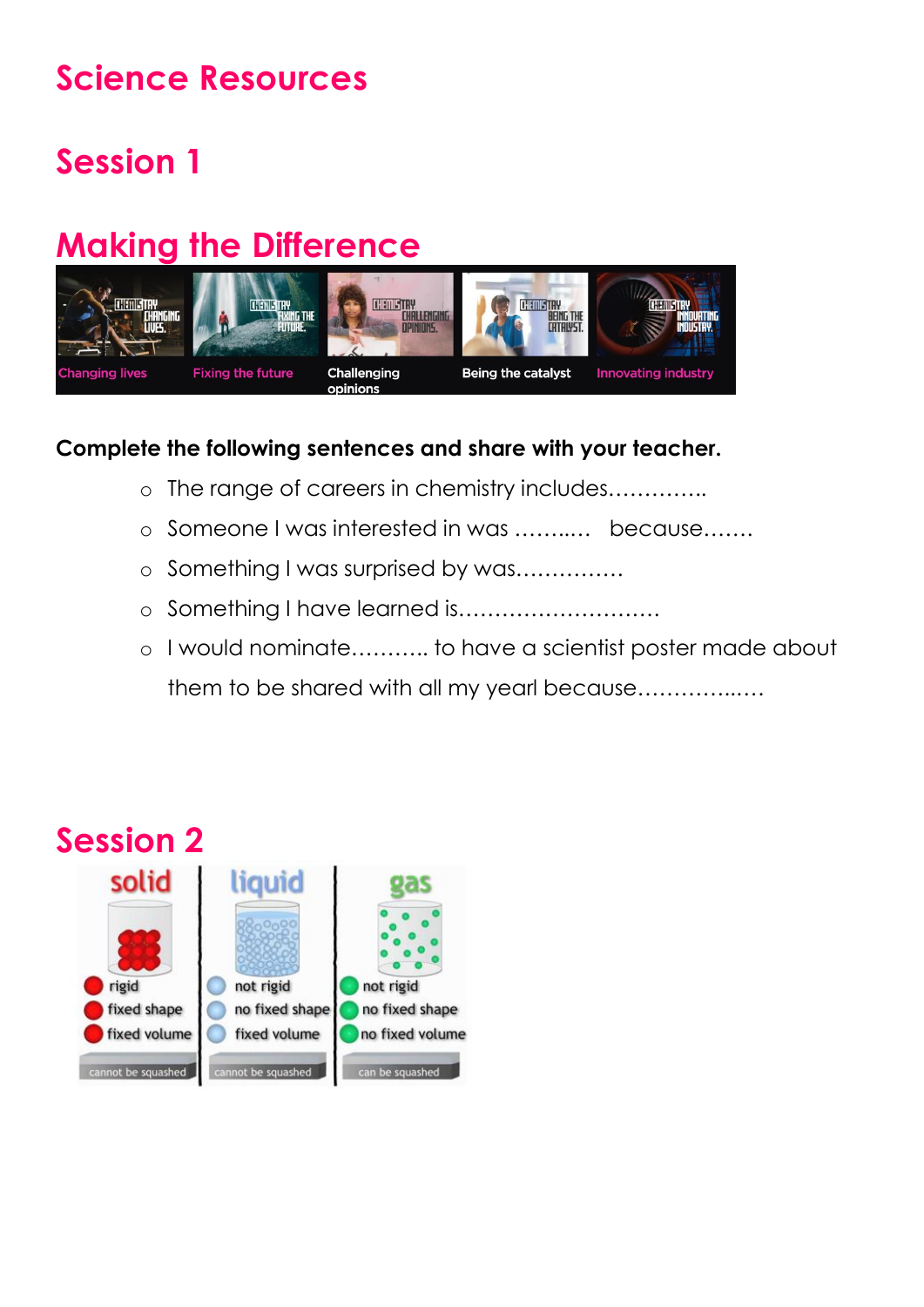### **Session 3 Resource 1**

### Which cup do you think is A, B or C in the picture?



Which of these do you think are shown in the graph?

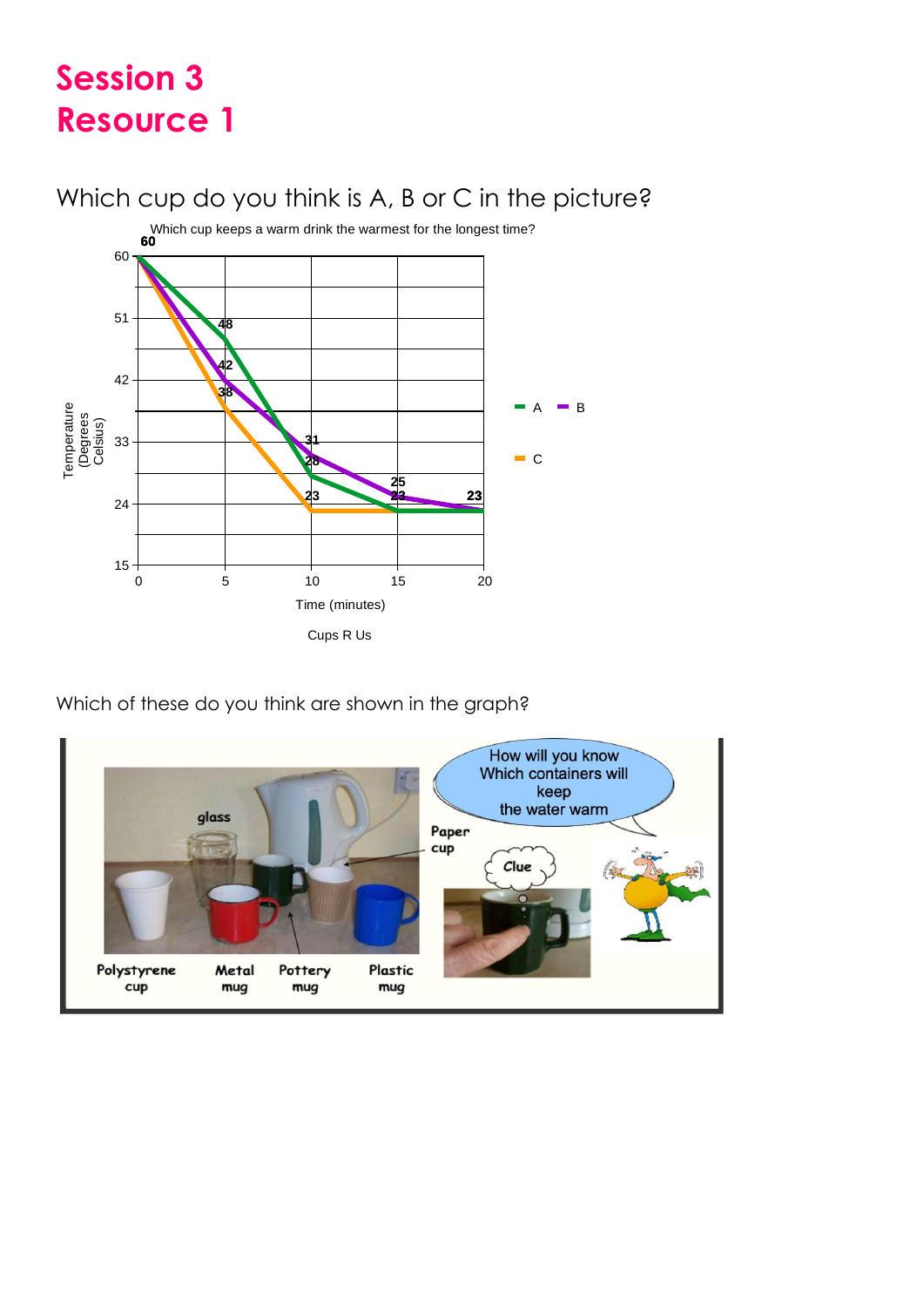### **Session 4 Who do you think is right? Why?**



### **Examples of thermal insulators and conductors at home**

- A radiator is a good example of conduction. Anything placed on the radiator, like an article of clothing, will become warm.
- Hot food will heat a stoneware or porcelain plate for a time
- .If you are cold and someone holds you to warm you, the heat is being conducted from their body to yours.
- Heat will transfer from a hot burner on the stove into a pot or pan.
- A metal spoon becomes hot from the boiling water inside the pot.
- Chocolate in your hand will eventually melt as heat is conducted from your hand to the chocolate.
- If you touch a hot stove, heat will be conducted to your finger and your skin will burn.
- Sand can conduct heat. Walking on the beach on a hot summer day will warm your feet.
- Light bulbs give off heat and it you touch one that is on, your hand will get burned.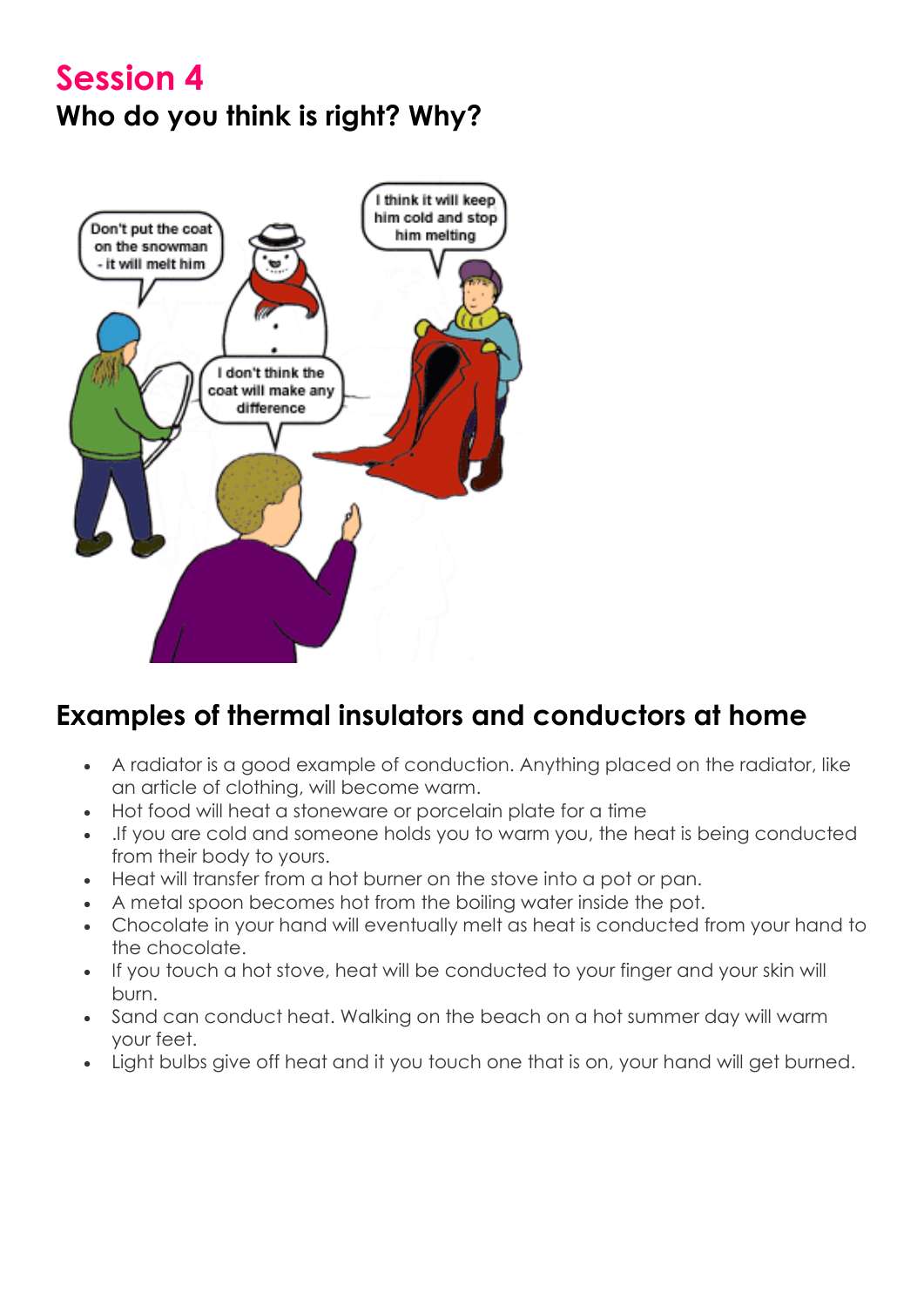## **Session 7**



### Example table:

| Hot Water | Warm water | Cold Water |  |
|-----------|------------|------------|--|
| tspn      | tspn       | tsprv      |  |
| tsprv     | tsprv      | tsprv      |  |
| tsprv     | tsprv      | tspn       |  |
| tspn      | tsprv      | tsprv      |  |

#### Challenge

What can you tell from the results?

Are they reliable? What do you think?

| Temperature<br>of water<br>(degrees<br>Celsius) | $1st$ try<br>Time to<br>dissolve<br>(seconds) | $1st$ try<br>Time to<br>dissolve<br>(seconds) | $1st$ try<br>Time to<br>dissolve<br>(seconds) | $1st$ try<br>Time to<br>dissolve<br>(seconds) | Average<br>time to<br>dissolve<br>(seconds) |
|-------------------------------------------------|-----------------------------------------------|-----------------------------------------------|-----------------------------------------------|-----------------------------------------------|---------------------------------------------|
| 15                                              | 30                                            | 31                                            | 20                                            | 31                                            |                                             |
| 25                                              | 27                                            | 29                                            | 29                                            | 28                                            |                                             |
| 35                                              | 24                                            | 27                                            | 25                                            | 25                                            |                                             |
| 45                                              | 21                                            | 27                                            | 23                                            | 24                                            |                                             |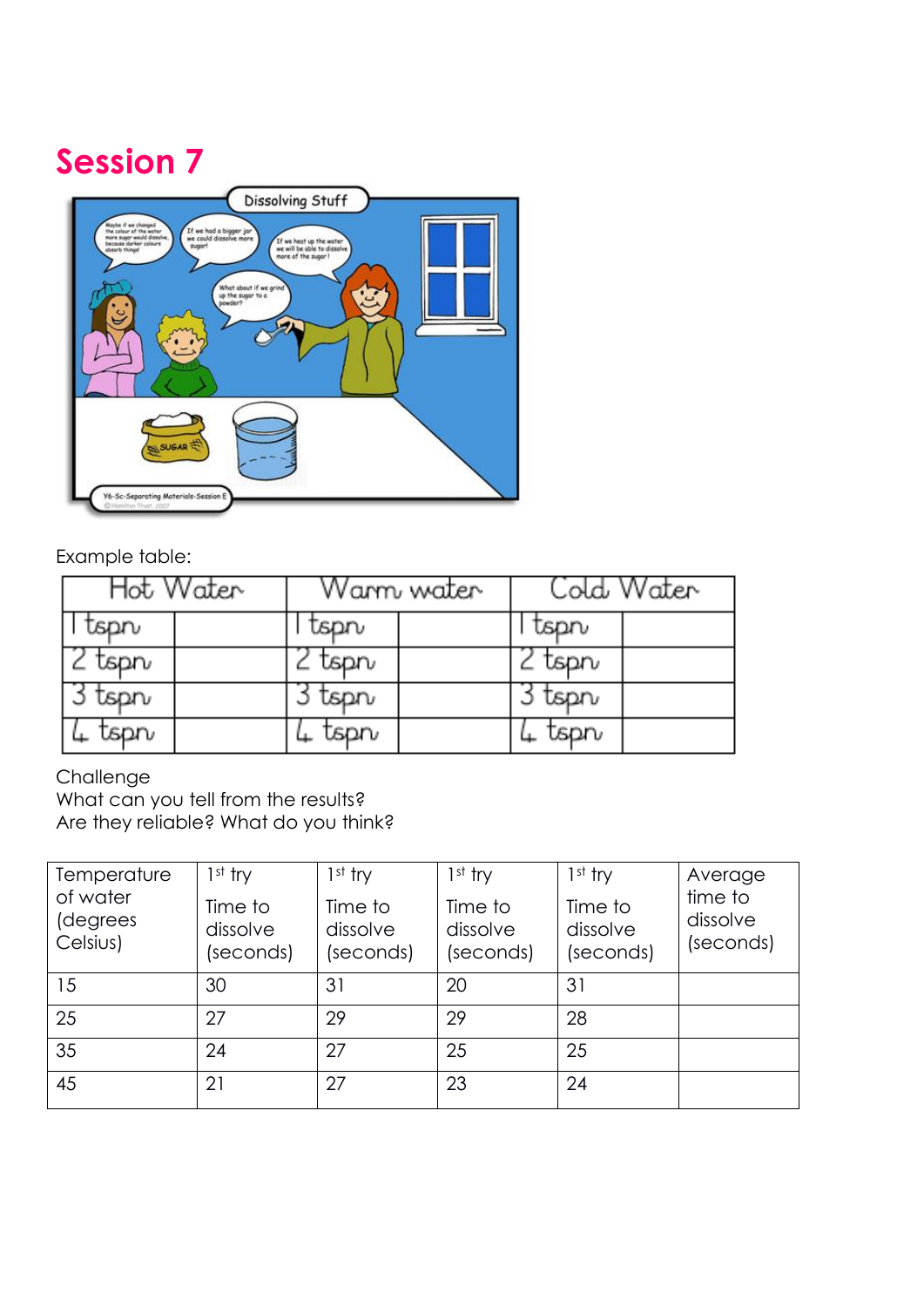### **Session 10 Which are reversible or irreversible reactions? Are they physical or chemical reactions?**



**Can you think of some more examples:**

**What about metal items which rust? Explain how this is the same or difference from these other changes.**